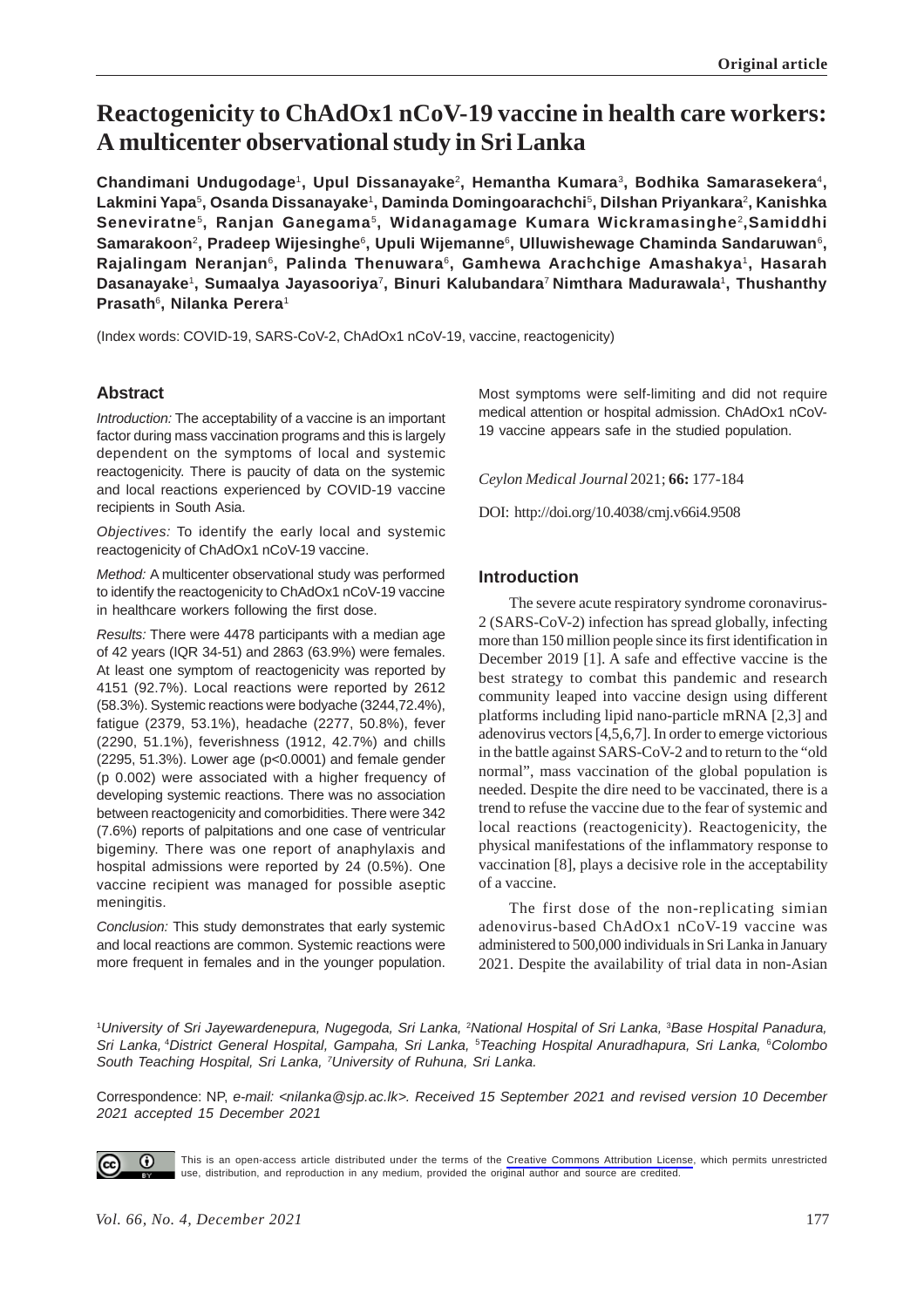populations, there is paucity of information on the systemic and local reactions experienced by vaccine recipients in South Asia. Reports of unusual site venous thrombosis [9,10] have further caused anxiety among vaccine recipients. Real world data on post vaccination reactions are helpful to reassure people requiring vaccination. Thus, we report the early manifestations of reactogenicity following the first dose of ChAdOx1 nCoV-19 vaccine in a large population of healthcare workers in Sri Lanka. This is the largest post vaccination study conducted in South Asia.

#### **Methods**

An observational study was performed to identify the reactogenicity of ChAdOx1 nCoV-19 vaccine in healthcare workers of five major hospitals in Sri Lanka. The study was conducted to include participants who were vaccinated during the first vaccine roll-out program over 4 days from 29.01.2021 to 02.02.2021. Healthcare workers of all categories were included in the study. A standard dose of ChAdOx1 nCoV-19 vaccine containing 5x1010 viral particles were administered to healthcare workers. National Hospital of Sri Lanka (NHSL) is the largest hospital in the country with 4721 vaccine recipients during the study period. Therefore, half of the vaccine receivers from NHSL were selected randomly as study participants. All vaccine recipients from the other four sites namely, 2190 vaccine recipients from Colombo South Teaching Hospital (CSTH), 2314 from Teaching Hospital Anuradhapura (THA), 1200 from District General Hospital

Gampaha (DGHG) and 624 from Base Hospital Panadura (BHP) were selected for the study (Figure 1).

Participants were recruited and data obtained during the first two months following vaccination. All selected vaccine recipients were administered either a selfadministered paper-based questionnaire or an online form to record the local and systemic symptoms experienced during the post-vaccination period. All participants were provided a participant information leaflet (both online and paper based) and a consent form. Study participants were advised to record symptoms that occurred up to eight days following the first dose of the vaccine. Aim of the study was to identify early manifestations during the first 8 days following vaccination comparable to the phase 2/3 trial of ChAdOx1 nCoV-19 vaccine by Ramasamy *et al.* [11]. Vaccine recipients who were unable to fill the above forms were contacted via telephone by a team of dedicated research investigators to record the symptoms. The participants that were recruited via a telephone call were informed of the contents of the patient information leaflet and were recruited upon verbal consent. All vaccine recipients who consented to participate in the study were recruited. There were 4650 responders (53.5% from vaccine recipients selected for the study). A total of 172 participants were removed due to incomplete data.

Data were entered into a MS EXCEL sheet and analyzed using IBM SPSS statistics version 22 and GraphPad Prism version 9. Shapiro-Wilk test was used to identify normal distribution of the data. Frequencies were expressed as a number and percentage. Median and



Figure 1. **Flow chart depicting participant recruitment of the study.**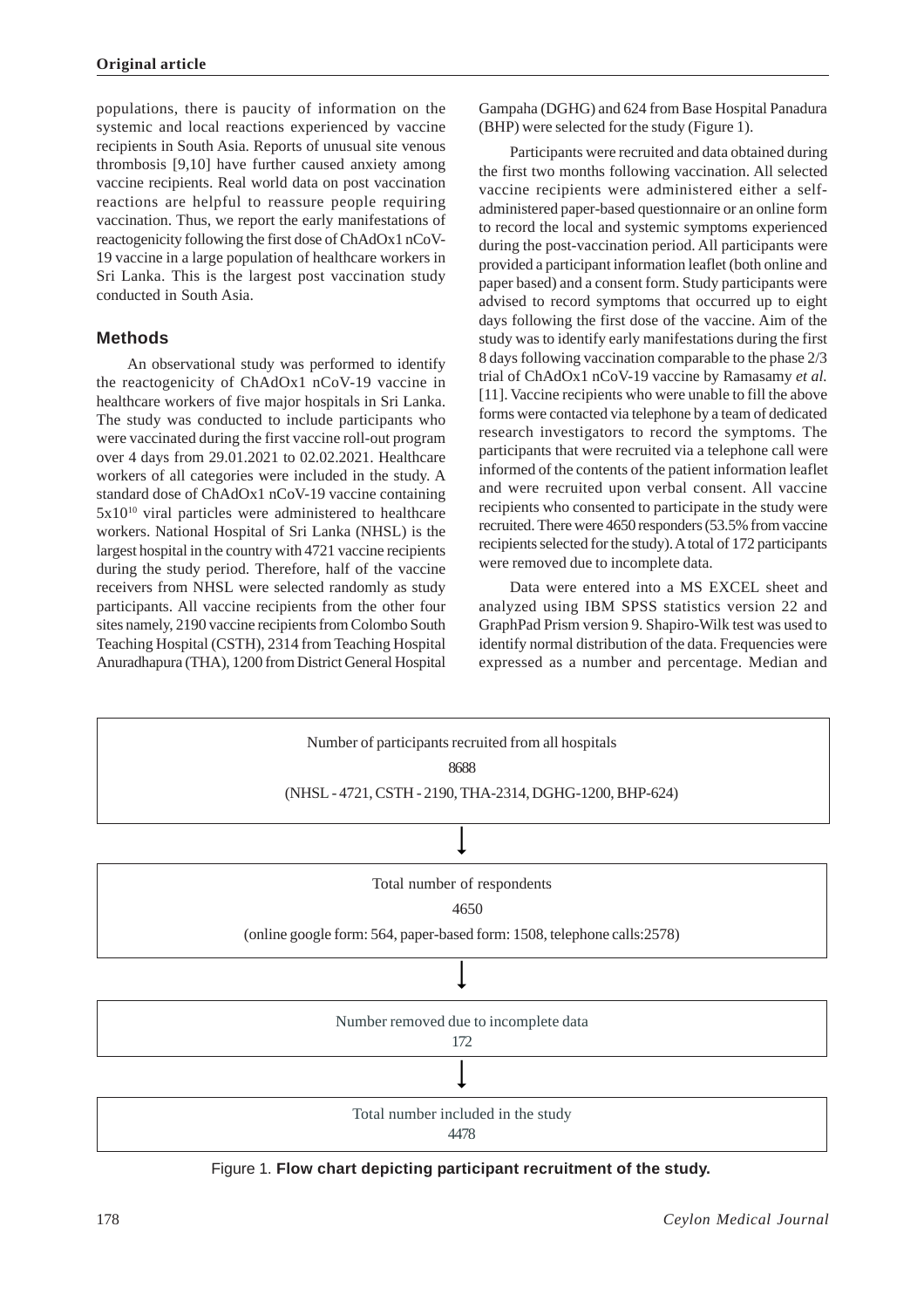interquartile range were used to describe continuous data with a skewed distribution. Categorical data were compared using chi-square test and continuous data were compared among groups using the non-parametric Mann-Whitney U test or Kruskal-Wallis test as appropriate. A p value <0.05 was considered statistically significant.

## **Results**

There were 4478 participants with a median age of 42 years (IQR 34-51) and 3869 (86.4%) were less than 55 years of age. Females constituted two third of the study population (n=2863, 63.9%). Diabetes (n=412, 9.2%) and hypertension (n=377, 8.4%) were the commonest comorbidities reported and other illnesses such as hypothyroidism, dyslipidaemia, rhinitis and gastritis were reported by 392 (8.7%) participants.

# **Reported systemic reactions during the first eight days following ChAdOx1-nCoV-19 vaccination**

At least one symptom of reactogenicity was reported by 4151 (92.7%) participants in the study population (Table 1). Most frequent symptom was body ache (n=3244, 72.4%) followed by fatigue (n=2379, 53.1%). The symptoms were more frequent during the first 72 hours following vaccination with a peak at 48 hours after the vaccine (Figure 2). Chills were reported by 2295 (51.3%) of participants and the highest frequency was reported within the first 24 hours of vaccination (Figure 2).

# **Table 1. Reported symptoms of reactogenicity of the vaccine in the study participants**

| Reported symptoms following vaccination                  | Total<br>$N = 4478$ |
|----------------------------------------------------------|---------------------|
| Experienced one or more symptoms                         | 4151 (92.7)         |
| None                                                     | 327 (7.3)           |
| Reported symptoms                                        |                     |
| Bodyache                                                 | 3244 (72.4)         |
| Fatigue                                                  | 2379 (53.1)         |
| Headache                                                 | 2277 (50.8)         |
| Fever (temp>38.4 $\textdegree$ C)                        | 2290 (51.1)         |
| Feverishness (temp $<$ 38.4 $\degree$ C or not measured) | 1912 (42.7)         |
| Chills                                                   | 2295 (51.3)         |
| Joint pain                                               | 2059 (46)           |
| Sore throat                                              | 468 (10.5)          |
| Vomiting                                                 | 464 (10.4)          |
| Shortness of breath                                      | 377 (8.4)           |
| Cough                                                    | 352 (7.9)           |
| Palpitations                                             | 342 (7.6)           |
| Hypotension                                              | 336 (7.5)           |
| Any other symptoms*                                      | 925 (20.6)          |
| Nausea                                                   | 261 (5.8)           |
| Anorexia                                                 | 209 (4.7)           |
| Back pain                                                | 73 (1.6)            |
| Diarrhoea                                                | 54 (1.2)            |
| Dizziness/giddiness                                      | 47 (1.0)            |
| Abdominal pain or discomfort                             | 36(0.8)             |

*All values are given as frequency (percentage)*



Figure 2. **Reported symptoms in the vaccine recipients throughout the first eight days following ChAdOx1-nCoV-19 vaccine.**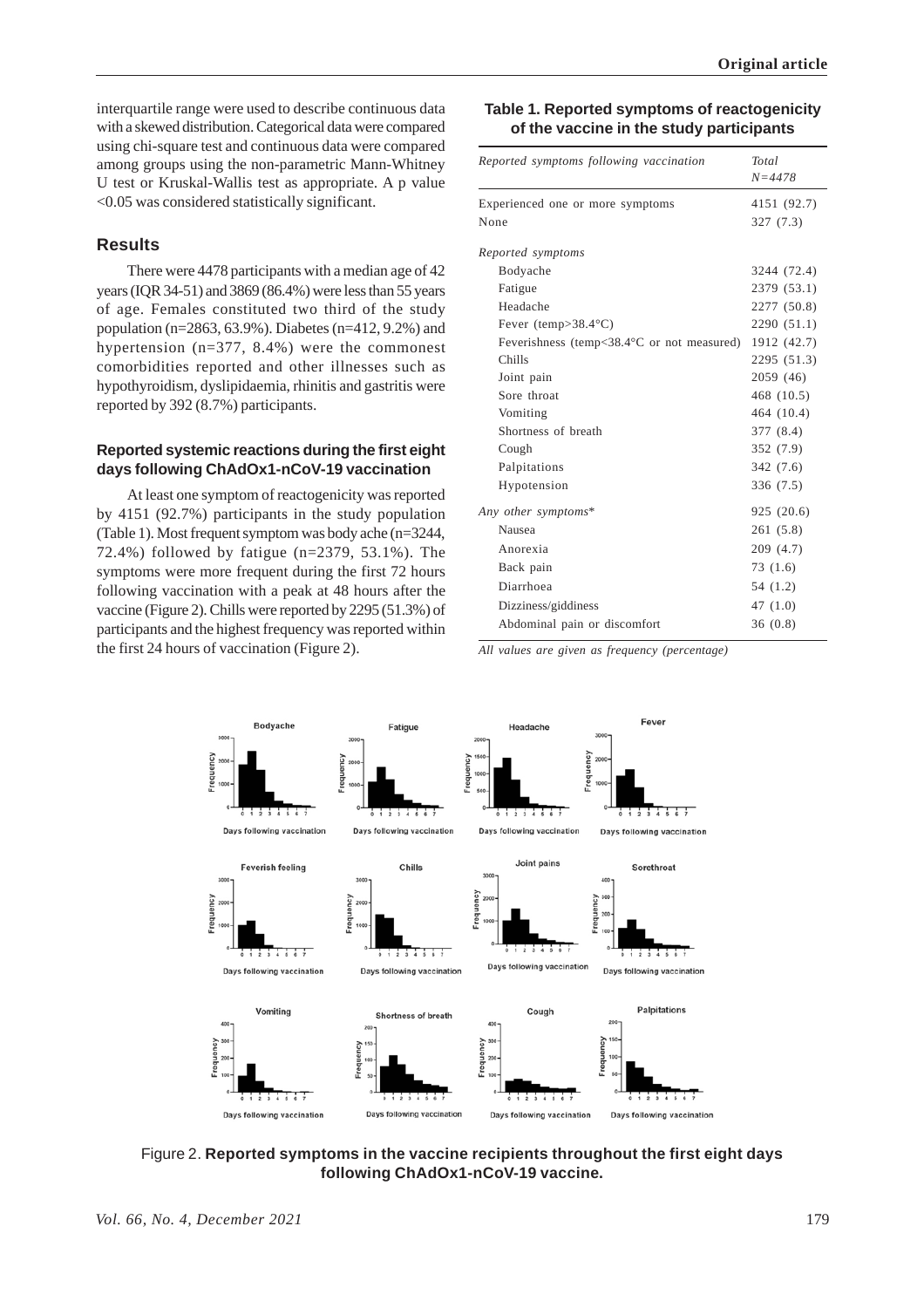(a) frequency of adverse effects throughout the eight days following vaccination is shown in this figure. (b)-(m) figures show the frequency of individual symptoms during the 8 days following vaccination. Number of vaccine recipients who specified the days of symptoms: bodyache 3213, fatigue 2338, headache 2051, Palpitations 159, fever 2245, feverish feeling 1821, chills 2231, joint pains 2004, sorethroat 284, cough 167, shortness of breath 195, vomiting 281 are included in the figures (b)-(m).

# **Neurological symptoms**

## *Headache*

There were 2277(50.8%) vaccine recipients with headache. The intensity of the headache was graded using a numeric rating scale (NRS) ranging from 0-10 as reported previously [12]. Minor headache (score 1-3) was reported by 858 (37.7%), moderate headache (score 4-6) by 761 (33.4%) and severe headache (score 7-10) by 355 (15.6%) vaccine recipients. Intensity was not reported by 303 (13.3%) participants.

Severe headache was more common among females (263, 16.6%) than males (92, 13.3%) and the difference was statistically significant (p 0.002). The median age of the participants with minor headache (42 years) was significantly higher compared to moderate (40 years) and severe headache (40 years) in the study ( $p<0.0001$ ).

A further subgroup analysis was performed on participants with headache (n= 2277) to identify factors associated with headache of 9-10/10 severity. This group was labelled as "very severe" headache. There were 188 (4.2%) participants who developed headache of 9-10/10 in the scale (Table 2). Results revealed that very severe headache was commonly seen among vaccine recipients of less than 45 years of age. The frequency of very severe headache was 5.7% and 5% among vaccine recipients of age less than 34 years and 35-44 years compared to 2.6% and 2.8% vaccine recipients of 45-54 years or more than 55 years of age (Table 2).

## *Other neurological symptoms*

Vaccine recipients reported other neurological symptoms such as drowsiness (n=9, 0.2%), confusion (n=6, 0.13%) and photophobia (1, 0.02%). One healthcare worker had severe headache associated with drowsiness and confusion.

## *Cardiovascular symptoms*

There were cardiovascular symptoms reported by vaccine recipients such as palpitations (342, 7.6%), chest pain (13, 0.29%) and transient hypertension (n=8, 0.18%). There was one vaccine recipient who developed ventricular bigeminy immediately after vaccination. He was a 53-year-old male without underlying cardiac disease. He was observed in the coronary care unit and was treated with intravenous verapamil. Another participant developed transient ST elevations in the ECG with a negative troponin.

# *Other reported symptoms*

Gastrointestinal symptoms reported were nausea, anorexia, diarrhoea, abdominal pain or discomfort (table 1) and gastro-oesophageal reflux symptoms. There were sleep related symptoms such as insomnia, nightmares and increased sleepiness. Rashes were noted by 6 (0.12%) participants and some of the less commonly reported adverse effects included neck pain, muscle cramps, taste disturbances and increased thirst.

# *Local injection site reactions*

Injection site pain and/or swelling was reported by 2612 (58.3%) vaccine recipients and two participants have received antibiotics for injection site infection. Lymph node enlargement was noticed by 9 (0.2%) study participants. There were two participants who noticed enlargement of the posterior auricular lymph nodes.

# *Use of analgesics*

Majority of participants (n=3751, 83.9%) have taken analgesics either regularly or occasionally following vaccination. Participants with symptoms of reactogenicity were more likely to have consumed analgesics than participants without symptoms (3706, 89.3% vs 50, 15.3%, p<0.0001).

## *Allergy*

There was one report of anaphylaxis and 2 (0.02%) reports of urticaria following vaccination among the study participants.

## *Hospitalization*

There were 24 (0.5%) hospital admissions following vaccination. There was no association between age or gender and hospitalization. Reasons for admission included anaphylaxis, severe headache with confusion, severe vomiting, syncope, severe abdominal pain, leg pain, high fever and diarrhoea. One study participant required intensive care unit admission for possible aseptic meningitis as described above. The vaccine recipient who developed tachycardia and ventricular bigeminy was managed in a high dependency unit for cardiac observation.

# *Association of reactogenicity with the age and gender of vaccine recipients*

The frequency of symptoms of reactogenicity were higher in the younger age groups compared to older vaccine recipients (table 3). This association was seen for headache (p 0.001), fatigue (p 0.001), joint pains (p < 0.0001), bodyache ( $p<0.0001$ ), chills ( $p<0.0001$ ) and fever (p<0.0001). Further analysis revealed that females reported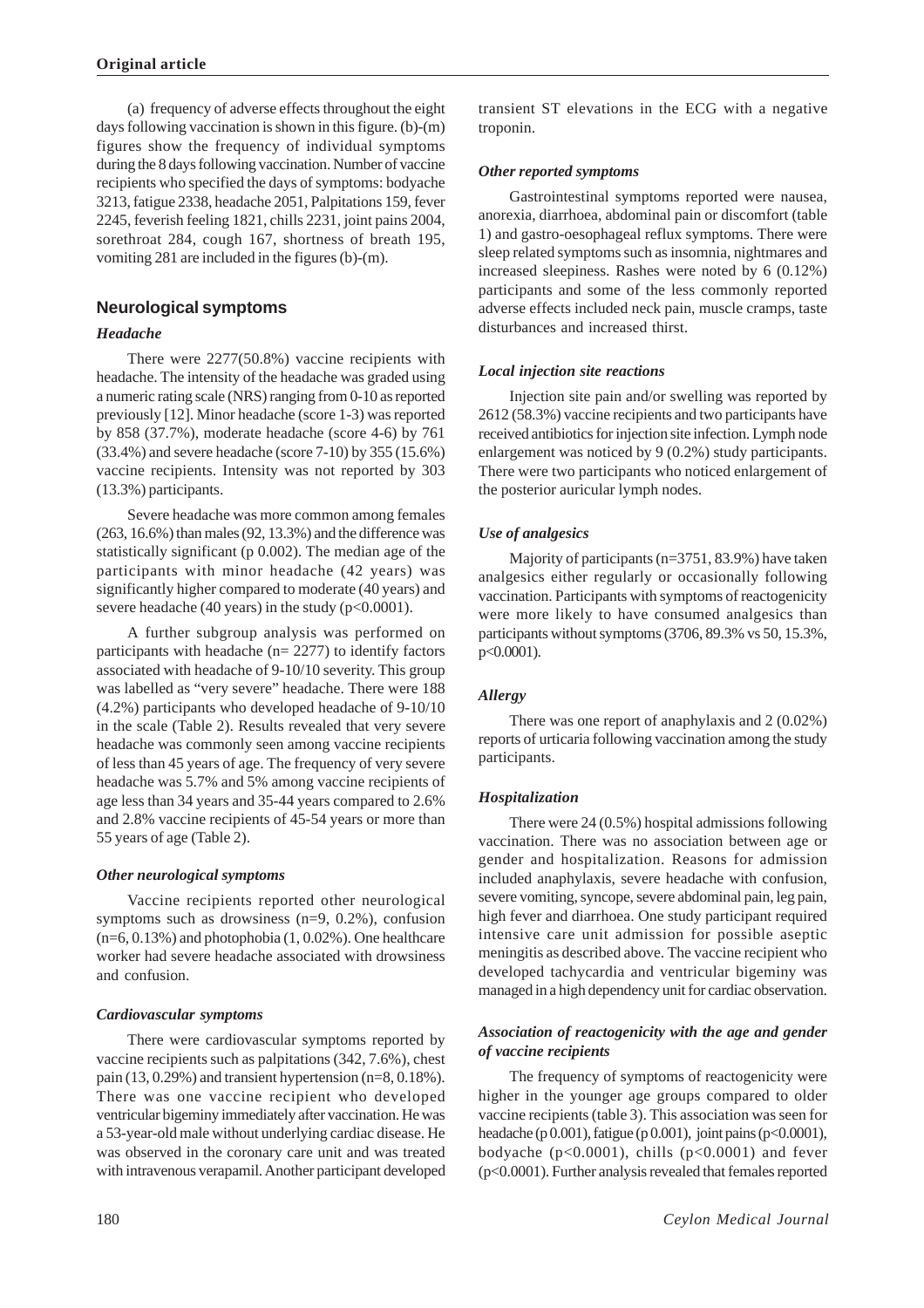| Age category (years) | Very severe<br>headache           | Mild-moderate-<br>severe headache   | No headache    | Total      | Significance |
|----------------------|-----------------------------------|-------------------------------------|----------------|------------|--------------|
|                      | $(NRS 9-10/10)$<br>$n=188(4.2\%)$ | $(NRS \ 1-8/10)$<br>$n=2089(46.7%)$ | $n=2201(49.2)$ | $N = 4478$ |              |
| $\leq$ 34            | 67(5.7)                           | 560 (47.9)                          | 543 (46.4)     | 1170       | p<0.0001     |
| $35 - 44$            | 71(5.0)                           | 668 (46.9)                          | 685 (48.1)     | 1424       |              |
| $45 - 54$            | 33(2.6)                           | 608 (47.7)                          | 634 (49.7)     | 1275       |              |
| $\geq 55$            | 17(2.8)                           | 253(41.5)                           | 339 (55.7)     | 609        |              |
|                      |                                   |                                     |                |            |              |

#### **Table 2. Association of age category with very severe headache**

*Values are expressed as frequency and percentage of n/N*

| Characteristic       | Reactogenicity present | Reactogenicity absent | Total      | Significance |
|----------------------|------------------------|-----------------------|------------|--------------|
|                      | $n=4151(92.7%)$        | $n=327(7.3\%)$        | $N = 4478$ |              |
| Age category (years) |                        |                       |            |              |
| $\leq$ 34            | 1108 (94.7)            | 62(5.3)               | 1170       | p<0.0001     |
| $35 - 44$            | 1328 (93.3)            | 96(6.7)               | 1424       |              |
| $45 - 54$            | 1176 (92.2)            | 99 (7.8)              | 1275       |              |
| $55 - 64$            | 521 (88.9)             | 65(11.1)              | 586        |              |
| $\geq 65$            | 18 (78.3)              | 5(21.7)               | 23         |              |
| Gender               |                        |                       |            |              |
| Male                 | 1471 (91.1)            | 144(8.9)              | 1615       | p 0.002      |
| Female               | 2680(9.6)              | 183 (6.4)             | 2863       |              |

# **Table 3. Reactogenicity of study participants by age categories and gender**

*Values are expressed as frequency and percentage of n/N*

a higher frequency of adverse effects (93.6%) compared to males (91.1%) as given in table 3. All the individual symptoms except feverishness (temperature <38.4°c) were commoner among females than males and the difference was statistically significant (all  $p<0.05$ ).

#### **Discussion**

The acceptability of a vaccine is an important factor during mass vaccination programs and rare reports of vaccine induced serious adverse effects have created doubts in the minds of vaccine recipients which could inadvertently affect the number of people opting to receive the second dose of the ChAdOx1 nCoV-19 vaccine. These data in large populations could help to identify rare reactions and help authorities to educate the public to ease anxiety. The main objective of our study was to identify the reactogenicity of the vaccine which although self-limiting, significantly affects the recipient's perception of the vaccine side effects. Knowledge of the potentially alarming systemic reactions following the first dose of the vaccine in our population is important for the health authorities to be vigilant and to conduct active surveillance during the roll-out of the second dose of the vaccine.

Life-threatening reactions were rare following vaccination and occurrence of minor symptoms were consistent with the results observed in other populations in the vaccine studies [5,11,13]. The frequency of most of the above symptoms in our study was similar to data from UK [5,11] and South Korea [13] (Table 4). The presence of fever was higher in our study population (51.1%) compared to published data. Most of the symptoms were recorded the day after the vaccine and these symptoms were minimal after 72 hours. Symptoms requiring hospitalization were not common with only 24 (0.5%) vaccine recipients seeking hospital admission. Increased age was associated with reduced frequency of adverse effects experienced by the vaccine recipients, similar to findings from other studies [11,5]. Females were more likely to develop systemic reactions except in the age category of more than 65 years.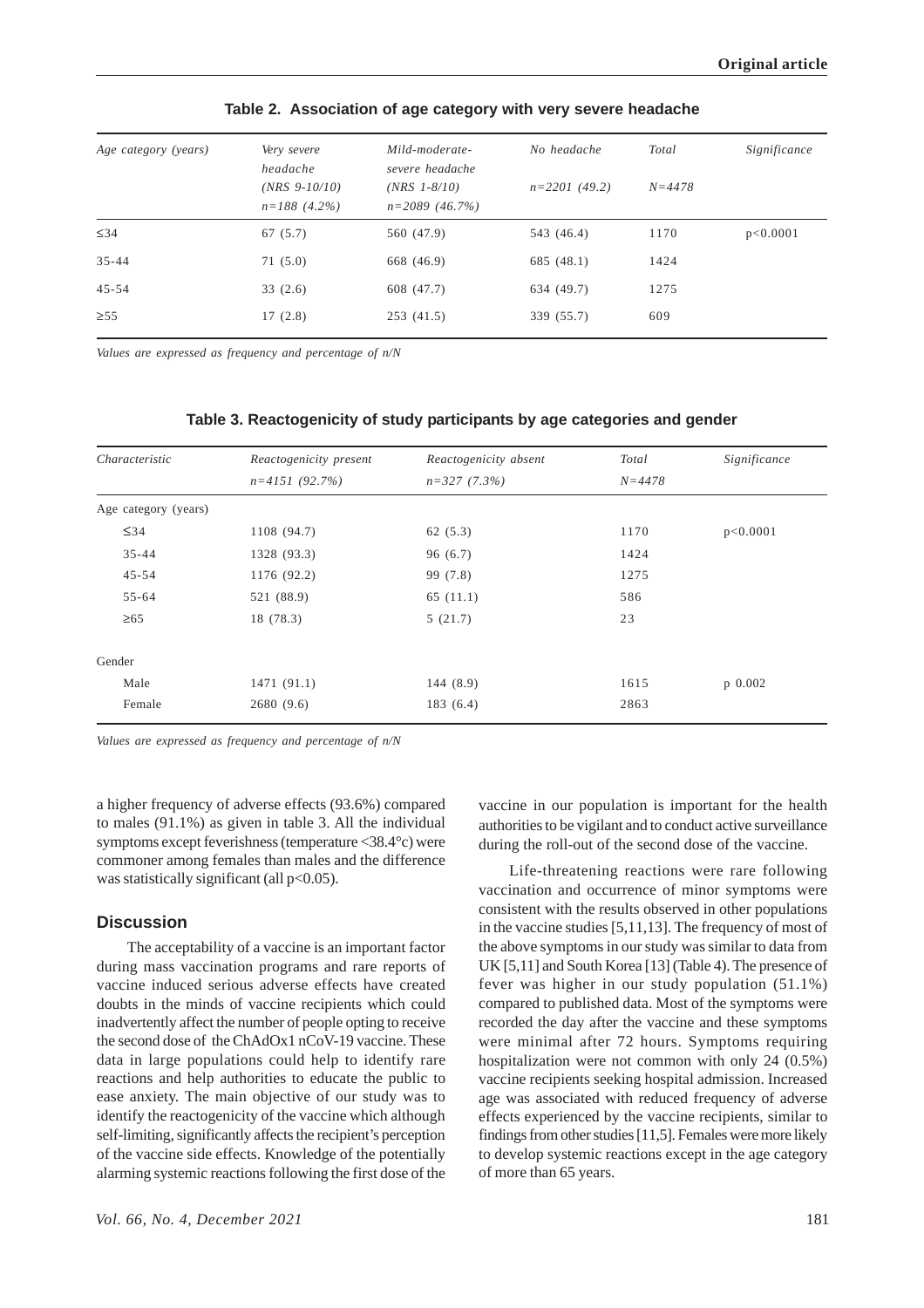| Systemic reaction                           | Current study<br>$n = 4478$ | Folegatti et al. [5]<br>$n = 543$ | Ramasamy et al.[11]*<br>$n = 128$ | Kim et al. $[13]$<br>$n = 1431$ |
|---------------------------------------------|-----------------------------|-----------------------------------|-----------------------------------|---------------------------------|
| Bodyache                                    | 3244 (72.4)                 | 321 (59.1)#                       | $46(35.9)$ #                      | 866 (60.5)#                     |
| Fatigue                                     | 2379 (53.1)                 | 380 (70)                          | 72(56.2)                          | 726 (50.7)                      |
| Headache                                    | 2277 (50.8)                 | 365 (67.2)                        | 67(52.3)                          | 678 (47.4)                      |
| Fever (temp> $38^{\circ}$ C)                | 2290(51.1)                  | 96 (17.7)                         | 12(9.4)                           | 517 (36.1)                      |
| Feverishness (temp<38°C<br>or not measured) | 1912 (42.7)                 | 270 (49.7)                        | 29(22.7)                          |                                 |
| Chills                                      | 2295 (51.3)                 | 287 (52.9)                        | 22(17.2)                          | 589 (41.2)                      |
| Joint pain                                  | 2059(46)                    | 166(30.6)                         | 28 (21.9)                         | 381 (26.6)                      |
| Sore throat                                 | 468 (10.5)                  |                                   |                                   |                                 |
| Vomiting                                    | 464(10.4)                   |                                   |                                   | 53(3.8)                         |
| Shortness of breath                         | 377 (8.4)                   |                                   |                                   |                                 |
| Cough                                       | 352 (7.9)                   |                                   |                                   |                                 |
| Palpitations                                | 342 (7.6)                   | $\overline{a}$                    |                                   |                                 |
| Hypotension                                 | 336 (7.5)                   |                                   |                                   |                                 |
| Nausea                                      | 261(5.8)                    | 133 (24.5)                        | 21(16.4)                          | 327 (23.2)                      |
| Anorexia                                    | 209(4.7)                    | $\overline{\phantom{a}}$          |                                   |                                 |
| Back pain                                   | 73(1.6)                     |                                   |                                   |                                 |
| Diarrhoea                                   | 54(1.2)                     |                                   |                                   |                                 |
| Dizziness/giddiness                         | 47 $(1.0)$                  |                                   |                                   |                                 |
| Abdominal pain or discomfort                | 36(0.8)                     |                                   |                                   |                                 |

# **Table 4. Comparison of the systemic reactions reported following the first dose of ChAdOx1 nCoV-19 vaccine in literature**

*All values are given as frequency and percentage. \*Frequency of symptoms in the SD/SD group after prime vaccination was used for the table. #Frequency of muscle pain as a symptom was used*

The 30-year-old healthcare worker who required hospitalization had severe headache, vomiting associated with high fever on day 0 of vaccination and treated as aseptic meningitis by the treating physician. Other neurological signs such as drowsiness (n=9, 0.2%), confusion ( $n=6$ , 0.13%) and photophobia (1, 0.02%), although reported by few, would require surveillance. The commonest reported cardiac symptom was palpitations which had highest frequency on day 0 of vaccination. Although self-limiting in most, it is an alarming symptom for vaccine recipients. To our knowledge, palpitations has not been identified as a significant symptom of systemic reactogenicity following ChAdOx1 nCoV-19 vaccination. There was one report of atrial flutter and one case of a complete atrioventricular block among 12021 participants in the vaccine group of the multicenter randomized controlled trial by Voysey *et al.* [16]. One report each of palpitations, supraventricular tachycardia and second degree atrioventricular block was also noted in the control group among 11724 participants [16]. However, given the high frequency of palpitations reported in our study, it is important to be vigilant about cardiac arrhythmias during the post vaccination period. There was one report of anaphylaxis in the vaccine recipients. This is an expected adverse effect of any vaccine and the lower frequency of reported severe or minor allergies following vaccination is reassuring.

One of the main limiting factors of this study was the self-reporting nature of data collection. There could be reporting bias when filling the forms and we have used the most appropriate language (English, Sinhala or Tamil) to minimize any reporting errors. We could expect the reliability of reporting to be good as our study population was healthcare workers with a good understanding of medical symptoms. Another limitation was the response rate of participants was 53.2%. We took several measures to increase the response rate such as contacting the vaccine recipients by telephone in addition to deriving information by the paper-based form and the google form. However, the study sample size was adequate and there was satisfactory representation from all tires of age categories. Our objective was to identify reactogenicity of the vaccine and thus, we recorded symptoms during the first 8 days of vaccination. Some of the systemic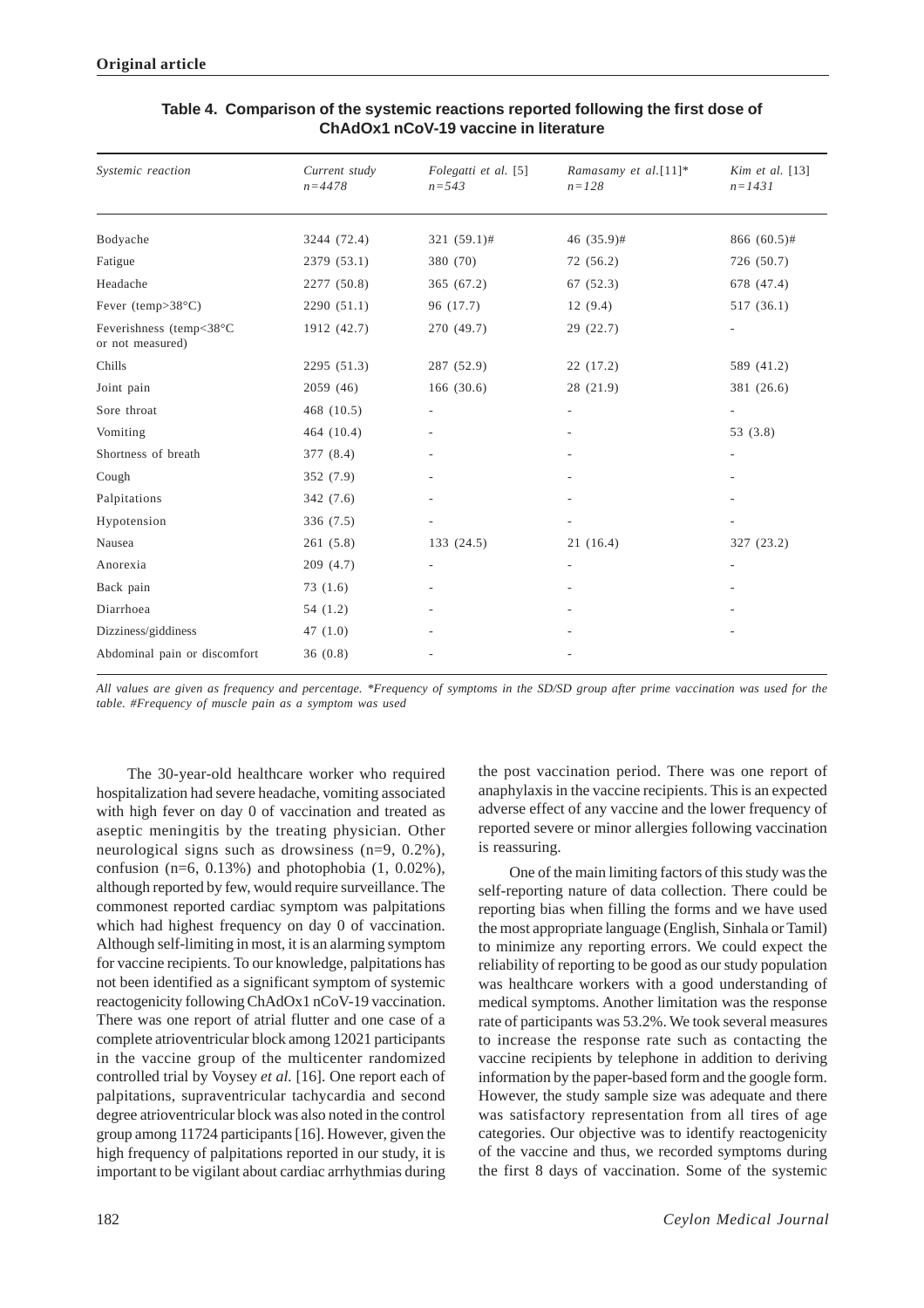symptoms reported by vaccine recipients such as palpitations and headache were not investigated further. Adverse effects such as unusual site venous thrombosis [9,10], transverse myelitis and Guillain-barre syndrome [17] are late presentations due to the immunological nature of these manifestations. Therefore, these adverse effects could have been missed in our study population.

In conclusion, this multicenter observational study demonstrates that early systemic and local reactions are common. However, most symptoms were self-limiting and did not require medical attention or hospital admission. Reactogenicity was less frequent with increasing age and in males. ChAdOx1 nCoV-19 vaccine appears safe in the studied population.

#### **Acknowledgements**

We wish to acknowledge Harshika Abeysundara, Aravindi Kolambage, Anne Silva, Murugaiah Ahinya, Shansa Ariyartane and B M M P Basnayake for their contribution to the data collection by contacting the vaccine recipients via telephone. We also acknowledge the staff of National Hospital Sri Lanka, Colombo South Teaching Hospital, Teaching Hospital Anuradhapura, District General Hospital Gampaha and Base Hospital Panadura for the assistance in data collection.

#### **Author contributions**

CU and NP conceived the study and are the Chief Investigators and contributed equally to the manuscript. CU, NP, UD, HK, BS, LY, OD, DD, DP, KS, RG, WKW, SS, KW, WW, US, RN, PI, HT and TP contributed to the design of the study. CU, NP, UD, HK, BS, LY, OD, DD, DP, KS, RG, WKW, SS, KW, WW, US, RN, PI, HT and TP, GA, HD, DJ, BK and MM contributed to the implementation of the study or data collection. NP did the statistical analysis. NP and CU contributed to the preparation of the report. All authors critically reviewed and approved the final version.

#### **Declaration**

## **Ethical approval and consent to participate**

This study was approved by the Ethics Review Committee of University of Sri Jayewardenepura, Sri Lanka (COVID 02/21) and informed consent was obtained from all participants.

## **Funding**

This study did not receive any funding.

#### **Conflicts of interests**

All authors do not declare any conflict of interest.

#### **Availability of the data/pre-print**

A pre-print of the article is available at https://dx.doi.org/ 10.2139/ssrn.3845379. Data is available from the authors on reasonable request.

# **Abbreviations:**

| <b>BHP</b>  | : Base Hospital Panadura,                                        |
|-------------|------------------------------------------------------------------|
| <b>CSTH</b> | : Colombo South Teaching Hospital,                               |
| <b>DGHG</b> | : District General Hospital Gampaha,                             |
| <b>NHSL</b> | : National hospital of Sri Lanka,                                |
| <b>NRS</b>  | : Numeric rating scale,                                          |
|             | SARS-CoV-2 : Severe acute respiratory syndrome<br>coronavirus-2, |
| THA         | : Teaching Hospital Anuradhapura.                                |

#### **References**

- 1. World Health Organization. WHO Coronavirus (COVID-19) Dashboard. https://covid19.who.int/ (accessed on July 05, 2021).
- 2. Baden LR, El Sahly HM, Essink B, *et al.* Efficacy and Safety of the mRNA-1273 SARS-CoV-2 Vaccine. *N Engl J Med* 2021; **384**(5): 403-16. doi: 10.1056/NEJMoa2035389.
- 3. Polack FP, Thomas SJ, Kitchin N, *et al.* Safety and Efficacy of the BNT162b2 mRNA Covid-19 Vaccine. *N Engl J Med* 2020; **383**(27): 2603-15. doi: 10.1056/NEJMoa2034577.
- 4. Knoll MD, Wonodi C. Oxford-AstraZeneca COVID-19 vaccine efficacy. *Lancet* 2021; **397**(10269): 72-4. doi: 10.1016/S0140-6736(20)32623-4.
- 5. Folegatti PM, Ewer KJ, Aley PK, *et al.* Safety and immunogenicity of the ChAdOx1 nCoV-19 vaccine against SARS-CoV-2: a preliminary report of a phase 1/2, singleblind, randomised controlled trial. *Lancet* 2020; **396**(10249): 467-78. doi: 10.1016/S0140-6736(20)31604-4.
- 6. Voysey M, Clemens SAC, Madhi SA, *et al.* Safety and efficacy of the ChAdOx1 nCoV-19 vaccine (AZD1222) against SARS-CoV-2: an interim analysis of four randomised controlled trials in Brazil, South Africa, and the UK. *Lancet* 2021; **397**(10269): 99-111. doi: 10.1016/S0140-6736 (20)32661-1.
- 7. van Doremalen N, Lambe T, Spencer A, *et al.* ChAdOx1 nCoV-19 vaccine prevents SARS-CoV-2 pneumonia in rhesus macaques. *Nature* 2020; **586**(7830): 578-82. doi:10.1038/s41586-020-2608-y
- 8. Hervé C, Laupèze B, Del Giudice G. *et al.* The how's and what's of vaccine reactogenicity. *npj Vaccines* 2019; **4**: 39. doi:10.1038/s41541-019-0132-6.
- 9. Greinacher A, Thiele T, Warkentin TE, Weisser K, Kyrle PA, Eichinger S. Thrombotic Thrombocytopenia after ChAdOx1 nCov-19 Vaccination. *N Engl J Med* 2021; **384**(22): 2092-2101. doi: 10.1056/NEJMoa2104840.